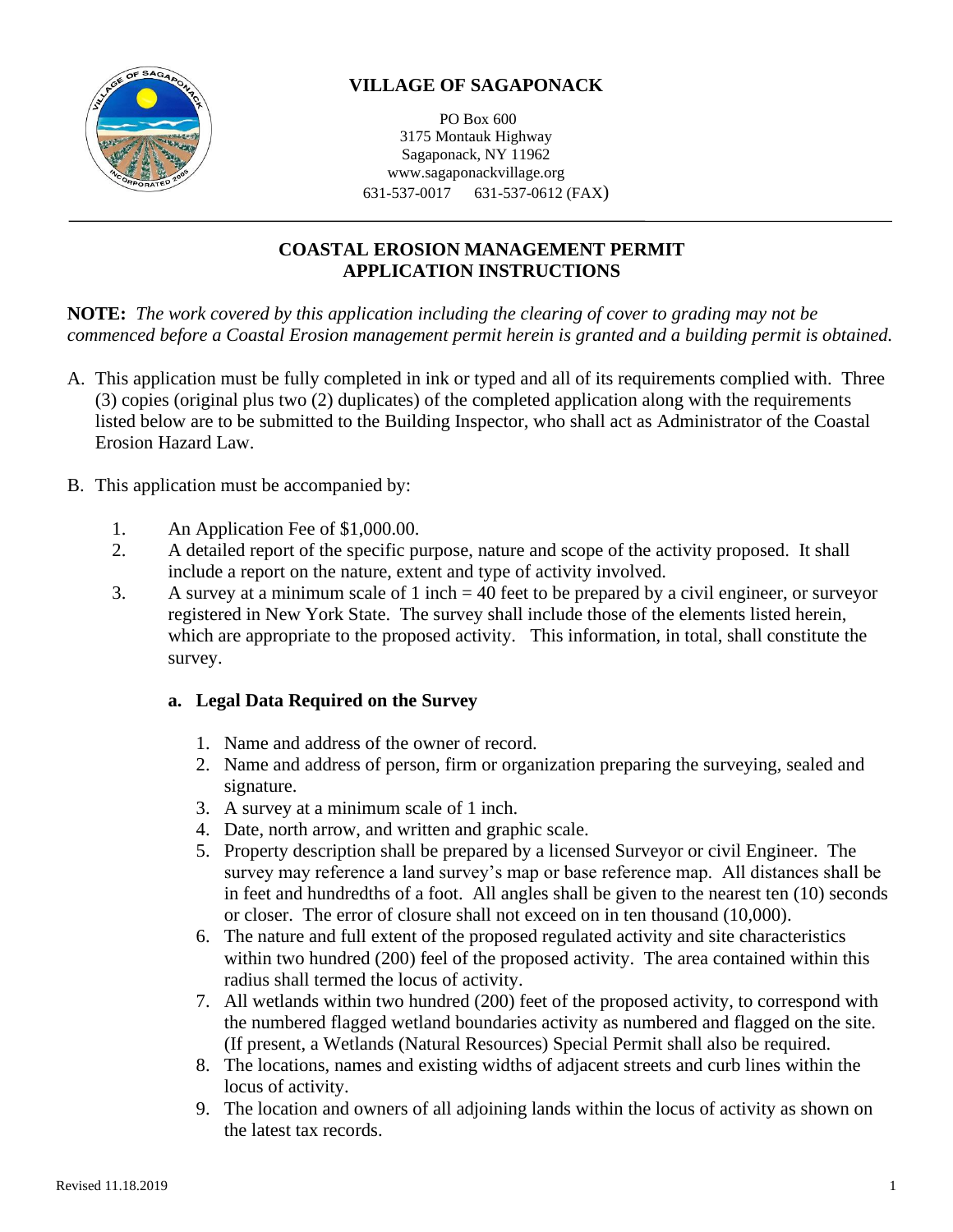- 10. Location, width and purpose of all existing and proposed easements, setbacks, reservations and areas dedicated to public use within or adjoining the locus activity.
- 11. A complete outline of existing easements, deed restrictions or covenants applying to the locus of activity.
- 12. Existing zoning within the locus of activity.

#### **b. Natural features within the locus activity required on the Survey**

- 1. Existing contours with intervals of two (2) feet or less referred to a datum satisfactory to the approving authority. In addition, spot elevations will be required where contour elevations are less than two (2) feet on the site.
- 2. Approximated boundaries of any area within the five hundred (500) year flood boundary of the latest Flood Insurance Rate Map as established by the Federal Emergency Management Agent or other are subject to flooding or storm water overflows.
- 3. The boundaries of the Village of Coastal Erosion Hazard Area on the site.
- 4. Location of existing natural features such as water bodies, drainage courses, wetlands, marshes, dunes, bluffs, beaches, escarpments, woodlands, flood hazard areas, surface waters, ground water within ten (10) feet or existing grade, agricultural soils, and any rate, threatened or endangered species of special concern.
- 5. A detailed description based on a minimum of two (2) borings of the soil strata. A minimum of one (1) boring shall be in the proposed location(s) of septic systems, drywell of similar recharge/drainage system.
- 6. Level of ground water at the location of the proposed septic systems and drywells.
- 7. Plan for reclamation of land disturbed during the construction of the principal and accessory structures and underground structures (i.e. pipeline and septic system).
- 8. Projected water utilization and quantities of sewage disposal during months of occupancy.
- 9. Field flagging or staking of the above activities as required by the Building Inspector.
- 10. Any additional topographical and perimeter surveys, hydrological computations, engineering studies and other factual or scientific data and reports as deemed necessary by the Building Inspector.
- 11. A completed Long Environmental Assessment Form, Part 1, may be required. In such cases no application shall be deemed complete until either a negative declaration has been issued, or in the case of a positive declaration, until a satisfactory draft environmental impact statement has been provided.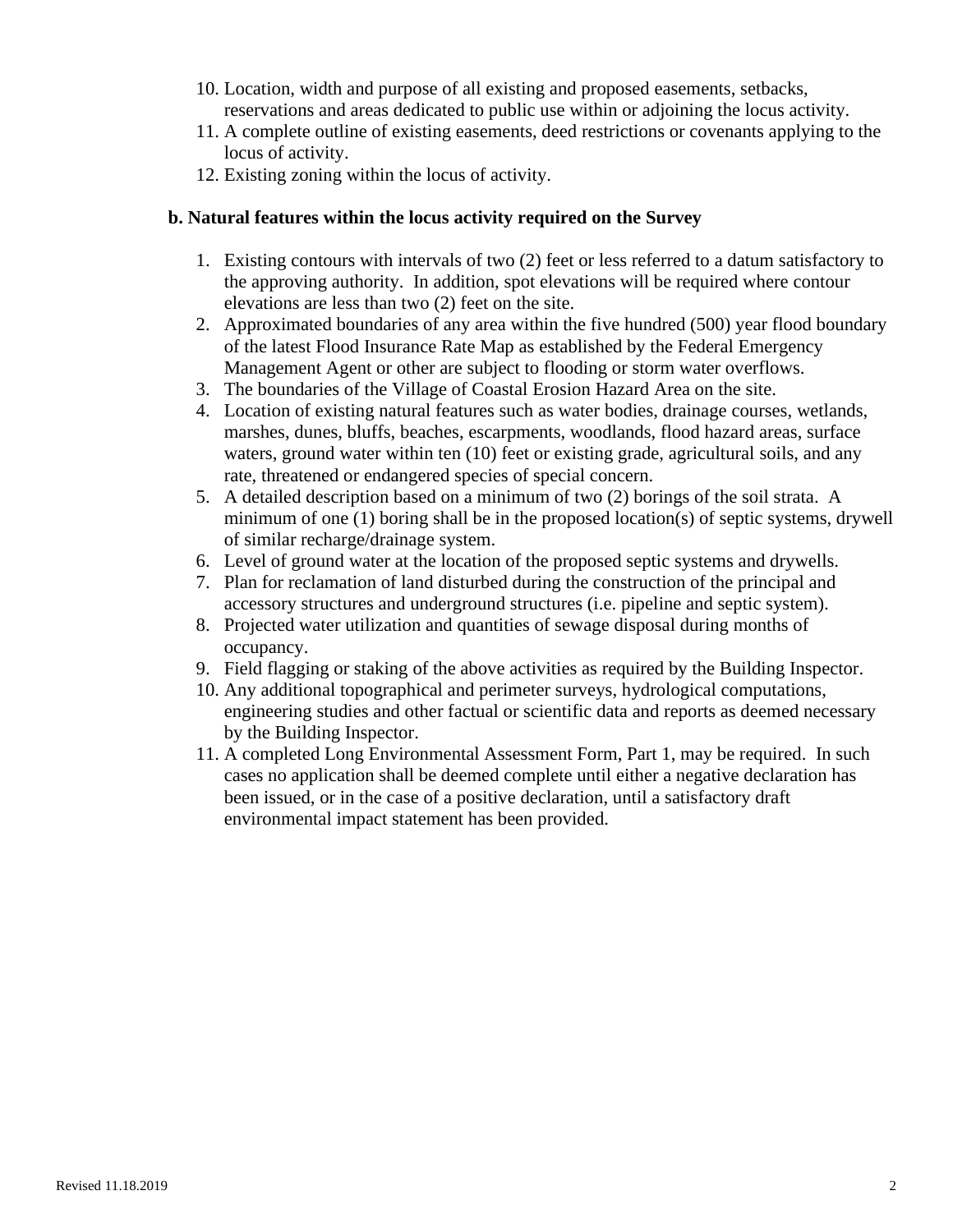

## **VILLAGE OF SAGAPONACK**

PO Box 600 3175 Montauk Highway Sagaponack, NY 11962 www.sagaponackvillage.org 631-537-0017 631-537-0612 (FAX)

## **COASTAL EROSION MANAGEMENT PERMIT APPLICATION**

| Application No.:                                                                                                                                                                                                              | $\text{Fee:}\_\_\_\_\_\_\_\_\_\$ | Date Received:    |
|-------------------------------------------------------------------------------------------------------------------------------------------------------------------------------------------------------------------------------|----------------------------------|-------------------|
|                                                                                                                                                                                                                               |                                  |                   |
| 1. Description of Property                                                                                                                                                                                                    |                                  |                   |
| SCTM#                                                                                                                                                                                                                         |                                  |                   |
| Zoning District Land Area Flood Zone                                                                                                                                                                                          |                                  |                   |
| 2. Owner(s) Information                                                                                                                                                                                                       |                                  |                   |
|                                                                                                                                                                                                                               |                                  |                   |
|                                                                                                                                                                                                                               |                                  | $P$ Phone: $\Box$ |
| Mailing Address of Owner(s): Letter and the state of the state of the state of the state of the state of the state of the state of the state of the state of the state of the state of the state of the state of the state of |                                  |                   |
|                                                                                                                                                                                                                               |                                  |                   |
|                                                                                                                                                                                                                               |                                  |                   |
| If owner is a corporation, give name, title and address of two officers:                                                                                                                                                      |                                  |                   |
|                                                                                                                                                                                                                               |                                  |                   |
|                                                                                                                                                                                                                               |                                  |                   |
|                                                                                                                                                                                                                               |                                  |                   |
| 3. Applicant Information (if different from owner)                                                                                                                                                                            |                                  |                   |
|                                                                                                                                                                                                                               |                                  |                   |
|                                                                                                                                                                                                                               |                                  |                   |
|                                                                                                                                                                                                                               |                                  |                   |
|                                                                                                                                                                                                                               |                                  |                   |
|                                                                                                                                                                                                                               |                                  |                   |

**establishing owner's authorization of the applicant's request.**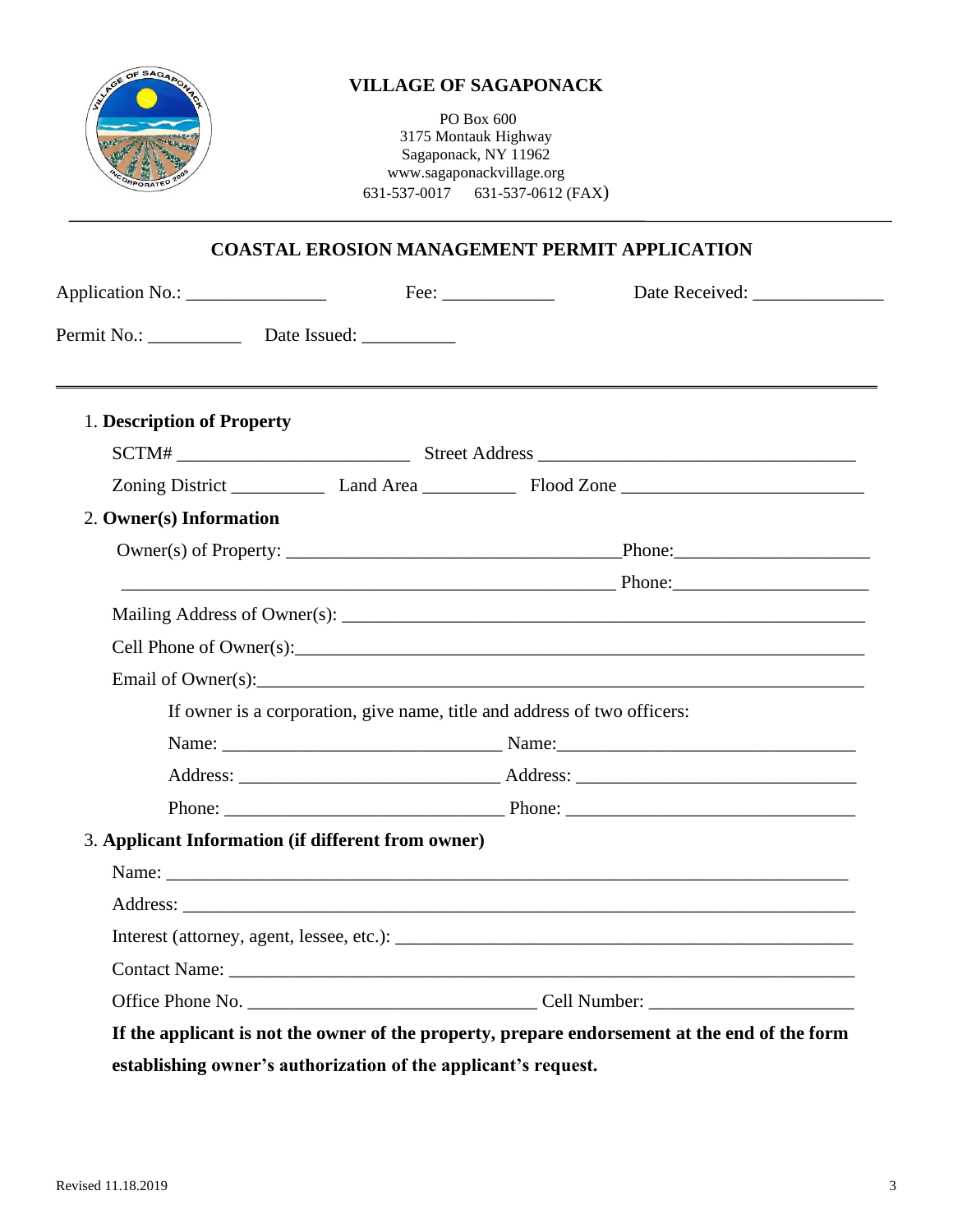| 5. Person Preparing Site Plan:                                   |                                                                                   |  |
|------------------------------------------------------------------|-----------------------------------------------------------------------------------|--|
|                                                                  |                                                                                   |  |
|                                                                  |                                                                                   |  |
|                                                                  |                                                                                   |  |
| 6. Description of Proposed Activity: (additional Page as Needed) |                                                                                   |  |
|                                                                  | ,我们也不能会在这里的时候,我们也不能会在这里,我们也不能会在这里,我们也不能会在这里,我们也不能会在这里,我们也不能会在这里,我们也不能会不能会不能会。""我们 |  |
|                                                                  |                                                                                   |  |
|                                                                  |                                                                                   |  |
|                                                                  |                                                                                   |  |
|                                                                  |                                                                                   |  |
|                                                                  |                                                                                   |  |
|                                                                  | ,我们也不能在这里的时候,我们也不能在这里的时候,我们也不能会在这里,我们也不能会在这里的时候,我们也不能会在这里的时候,我们也不能会在这里的时候,我们也不能会  |  |
|                                                                  |                                                                                   |  |
|                                                                  |                                                                                   |  |
|                                                                  |                                                                                   |  |
|                                                                  |                                                                                   |  |
|                                                                  |                                                                                   |  |
|                                                                  |                                                                                   |  |
|                                                                  |                                                                                   |  |
|                                                                  |                                                                                   |  |

I hereby depose and certify that all the above statements of information, and all statements and information contained in the supporting documents and drawings attached hereto are true and correct.

#### Read and Check Box

False statements made herein are punishable as a Class A misdemeanor pursuant to Section 210.45 of the New York State Penal Law.